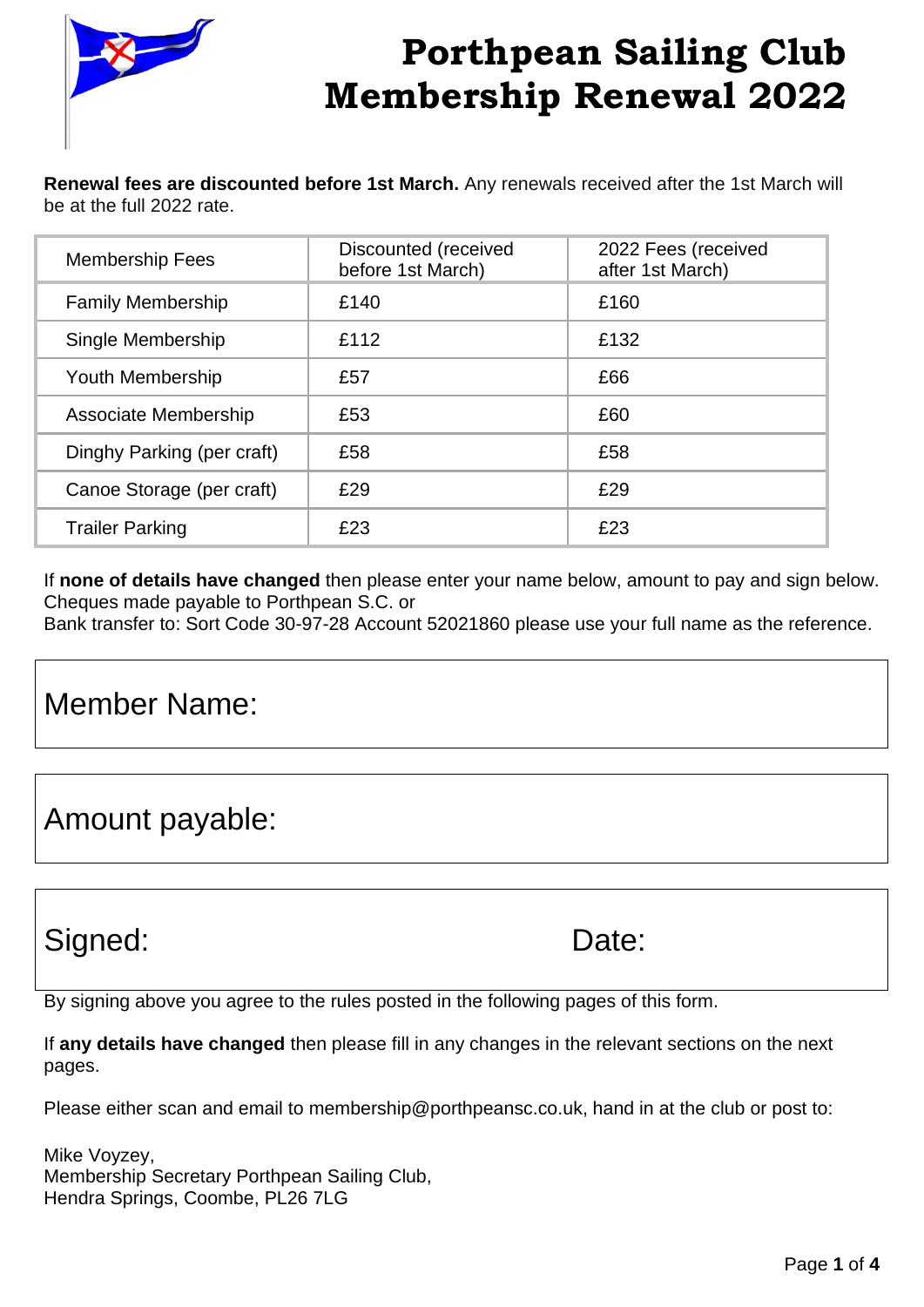

### **Please only fill sections that have changed since your last renewal.**

| RYA Member                                                                                                                                                     | Y/N |  |
|----------------------------------------------------------------------------------------------------------------------------------------------------------------|-----|--|
| Note: (The Club does not have to pay a fee to the RYA for any members who are also individual<br>member of the RYA so please indicate if you are a RYA member) |     |  |

| Address  | Telephone |
|----------|-----------|
|          | Mobile    |
| Town     | e-mail 1  |
| County   | e-mail 2  |
| Postcode | e-mail 3  |

| <b>Family Only</b>   |      |               |  |
|----------------------|------|---------------|--|
|                      | Name | Date of Birth |  |
| Spouse or<br>Partner |      |               |  |
| Child 1:             |      |               |  |
| Child 2:             |      |               |  |
| Child 3:             |      |               |  |
| Child 4:             |      |               |  |

Note: In order to save the club money, it is now assumed that you will receive all communication by e-mail, unless you inform the Honorary Secretary (Liz Saunders); therefore, please ensure that you include a current e-mail address. Please note if you have not given an email address or notified the secretary that you would like to renew membership by post you will not receive it.

| <b>Boat Details</b> |              |
|---------------------|--------------|
| Boat 1              | Boat 2       |
| <b>Class</b>        | <b>Class</b> |
| Sail No             | Sail No      |
| Colour              | Colour       |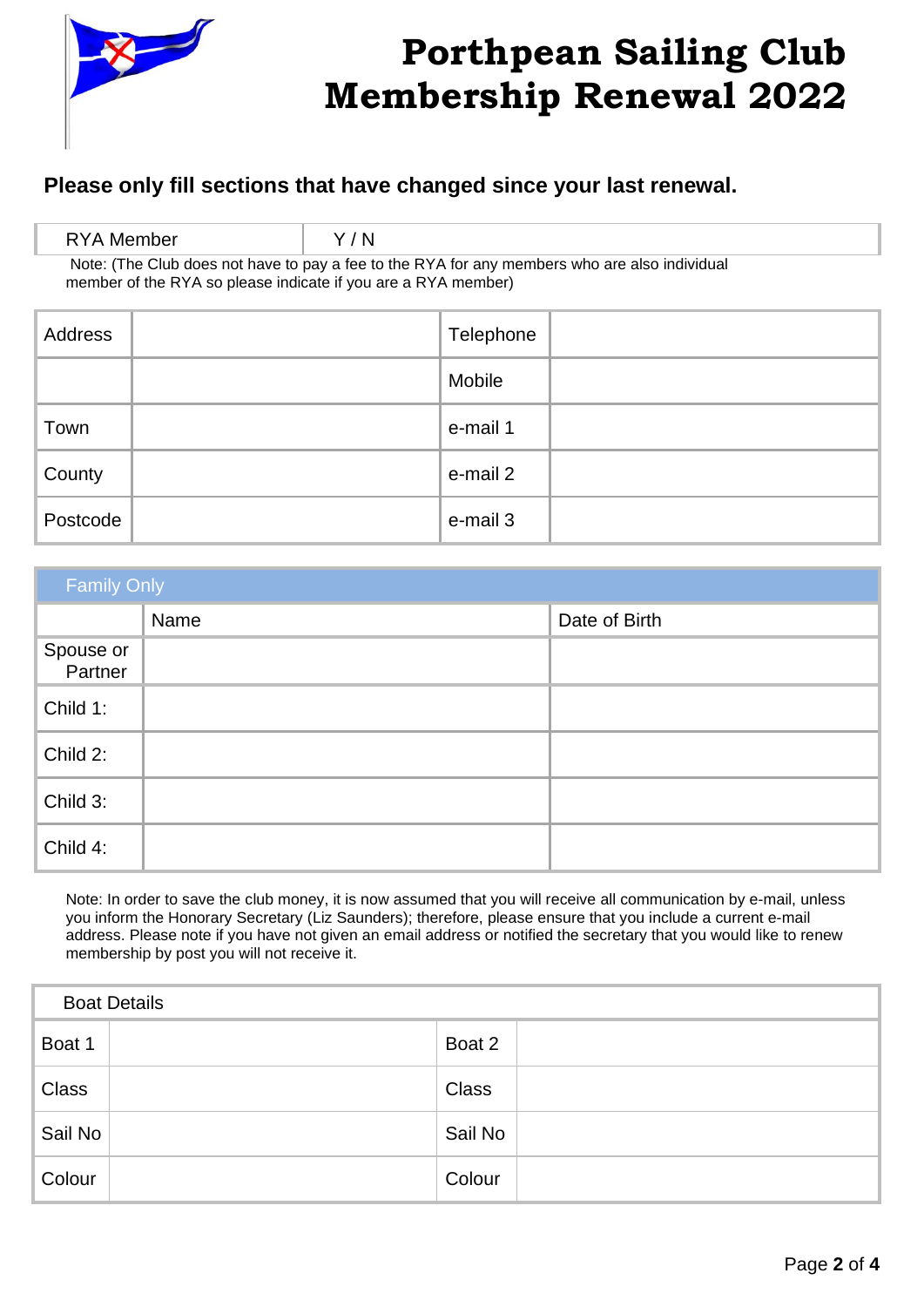

There are various tasks involved in running the Club and it is useful to have a record of particular skills that Club members have. If you have any skills or experience that you could offer the Club, please let us know.

Skills or experience:

**By renewing your membership, you agree to abide by the rules & byelaws of the Club.**

**Under Bylaws 71 and 72 the committee has powers relating to the disposal of abandoned or unauthorised boats on the club premises – please see read the following notes.**

#### **NB Byelaw 74 states:**

All boats kept at or sailed from the Club must have insurance with valid third-party liability insurance with a minimum cover as recommended by the RYA.

#### **N.B: Byelaw 66 states:**

Parents and guardians - Accept that they have sole responsibility for their children/wards under 18 and appreciate that the club cannot be expected to exercise supervision or control either on or off the water.

#### **Data Protection**

The information you provide in this form will be used solely for dealing with you as a member of Porthpean Sailing Club.

The club has a Data Privacy Policy which can be found at porthpeansc.co.uk. Your data will be stored and used in accordance with this Policy.

The Club may arrange for photographs or videos to be taken of Club activities and published on our website or social media channels to promote the Club

You agree to your contact details being available to any Club Member for the purposes of swapping duties, etc.

If at any time you wish to withdraw your consent for any of the above, please contact Honorary Secretary (Liz Saunders)

Continued on the next page.